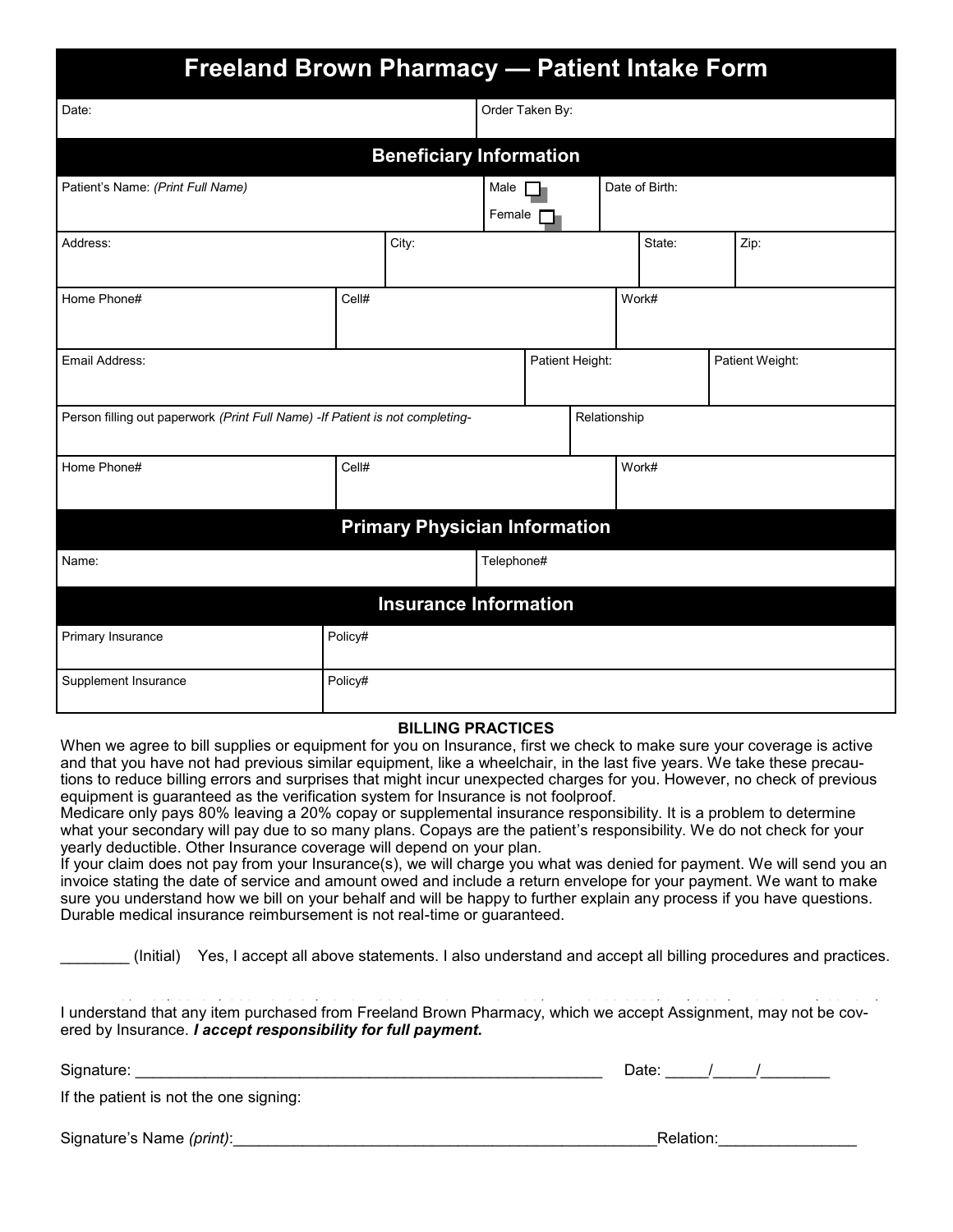# **FREELAND BROWN PHARMACY**

4112 South Peoria Ave

#### **Consent to the Use and Disclosure of Health Information for Treatment, Payment and Healthcare Operations**

I understand that as part of my healthcare, **FREELAND BROWN PHARMACY** originates and maintains health records describing my health history, symptoms, examination and test results, diagnoses, treatment, and any plans for future care or treatment. I understand that this information serves as:

- a basis for planning my care and treatments
- a means of communication among the many health professionals who contribute to my care
- a source of information for applying my diagnosis and procedure information to my bill
- a means by which a third-party can verify that services billed were actually provided and a tool for routine healthcare operations such as assessing quality and reviewing the competence of healthcare professionals

I understand that I have the option of receiving a copy of the Privacy Notification that provides a more complete description of information uses and disclosures. I understand that I have the right to review the notice prior to signing this consent. I understand that the organization reserves the right to change their notice and practices and prior to implementation will mail a copy of any revised notice to the address I've provided, if I request. I understand that I have the right to object to the use of my health information in the facility directory, I understand that I have the right to request restrictions as to how my health information may be used or disclosed to carry out treatment, payment or health care operations and the organization is not required to agree to the restrictions requested. I understand that I may revoke this consent in writing, except to the extent that the organization has already taken action in reliance thereon.

\_\_\_\_\_\_\_\_ Initial

#### **ASSIGNMENT OF BENEFITS AUTHORIZATION**

If other health insurance is indicated in item 9 of the HCFA-1500 form, or else on other approved claim forms or electronically submitted claims, my signature authorizes the release of information to the insurer or agency shown

I authorize the release of all records required in applying for payment under Title XVIII of the Social Security Act is correct.

#### **AUTHORIZATION TO RELEASE MEDICAL INFORMATION**

I hereby authorize Freeland Brown Pharmacy to review and obtain copies of my medical records and insurance information as they relate to my reimbursement for charges and care coordination. I also hereby authorize Freeland Brown Pharmacy to furnish to my insurance carriers and other care providers (i.e. any required third party review) any medical history proof of services rendered or treatment needs.

| Initial                                                                                                                                                                                                |                                                   |
|--------------------------------------------------------------------------------------------------------------------------------------------------------------------------------------------------------|---------------------------------------------------|
| Is the Beneficiary currently in a Home Health situation? $\Box$ Yes<br>Is the Beneficiary currently in the Hospital? $\Box$ Yes<br>Is the primary Insurer information that you have provided accurate? | $\Box$ No<br>$\Box$ No<br>$\Box$ Yes<br>$\Box$ No |
| <b>Signature of Patient/Representative</b>                                                                                                                                                             | <b>Print Patient Name</b>                         |
| <b>Date</b>                                                                                                                                                                                            | <b>Witness</b>                                    |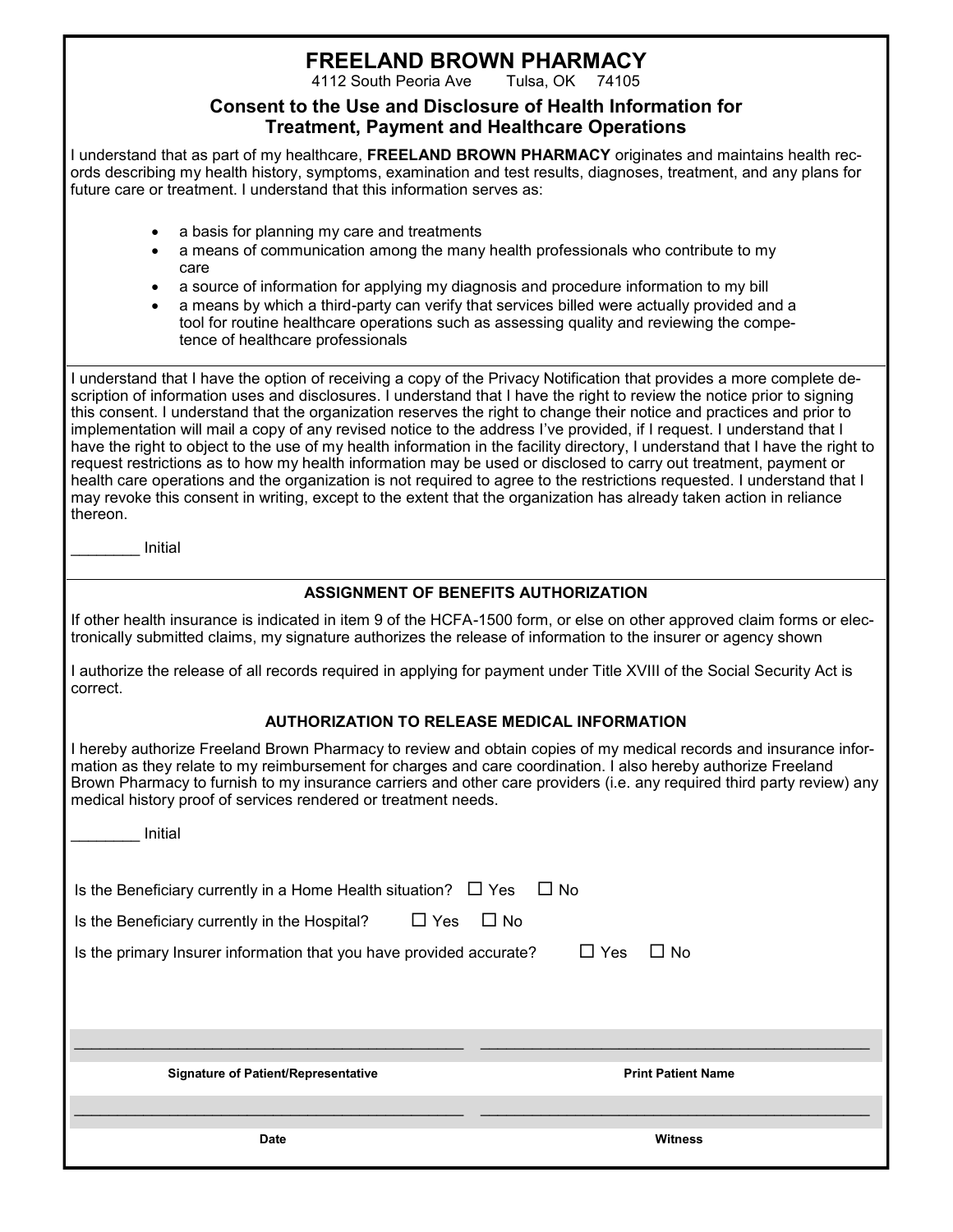## **List of Paperwork—Freeland Brown Pharmacy**

Customer Name: \_\_\_\_\_\_\_\_\_\_\_\_\_\_\_\_\_\_\_\_\_\_\_\_\_\_\_\_\_\_\_\_\_\_\_\_\_\_\_\_\_\_\_ D.O.B. \_\_\_\_\_\_/\_\_\_\_\_\_/\_\_\_\_\_\_\_\_\_\_

#### *Attestation:*

*I* (Customer Named Above) have received all pertinent information, not all items apply to everyone, that apply to *my situation required by government regulatory bodies. These informational items may include some or all examples below:*

| Company Information/Hours of Operation            | Emergency Preparedness (home delivery only) |  |  |
|---------------------------------------------------|---------------------------------------------|--|--|
| Patient Information                               | Home Safety (home delivery only)            |  |  |
| Assignment Of Benefits/Release of Information     | <b>Welcome Packet</b>                       |  |  |
| <b>Billing Practices/Financial Responsibility</b> | <b>Applicable Warranties</b>                |  |  |
| <b>HIPAA Privacy</b>                              |                                             |  |  |
| <b>Educational &amp; Instructional Materials</b>  |                                             |  |  |
| Rights & Responsibilities                         |                                             |  |  |
| ABN (where applicable)                            |                                             |  |  |

#### **MEDICARE DMEPOS SUPPLIER STANDARDS**

The products and/or services provided to you are subject to the supplier standards contained in the Federal regulations shown at 42 Code of Federal Regulations Section 424.57(c). These standards concern business professional and operational matters (e.g. honoring warranties and hours of operation). The full text of these standards can be obtained at http://www.ecfr.gov. Upon request we will furnish you a written copy of the standards.

| <b>Supply Use/Instruction</b>                                                                                                                                                                                                                                                     |  |  |
|-----------------------------------------------------------------------------------------------------------------------------------------------------------------------------------------------------------------------------------------------------------------------------------|--|--|
| To Whom It May Concern:                                                                                                                                                                                                                                                           |  |  |
| I have received verbal and written instructions on how to use the durable medical equipment/supplies that I have pur-<br>chased from Freeland Brown Pharmacy. I understand that Medicare defines the item(s) I have purchased as an inexpen-<br>sive or routinely purchased item. |  |  |
| Date: $\sqrt{1-\frac{1}{2}}$                                                                                                                                                                                                                                                      |  |  |
| Item Purchased:                                                                                                                                                                                                                                                                   |  |  |
| <b>Please Print</b>                                                                                                                                                                                                                                                               |  |  |
| Supplemental Question:                                                                                                                                                                                                                                                            |  |  |
| Circle Yes or No                                                                                                                                                                                                                                                                  |  |  |
| 1. Has the beneficiary ever received the same or similar supplies/equipment? Yes<br>- No                                                                                                                                                                                          |  |  |
|                                                                                                                                                                                                                                                                                   |  |  |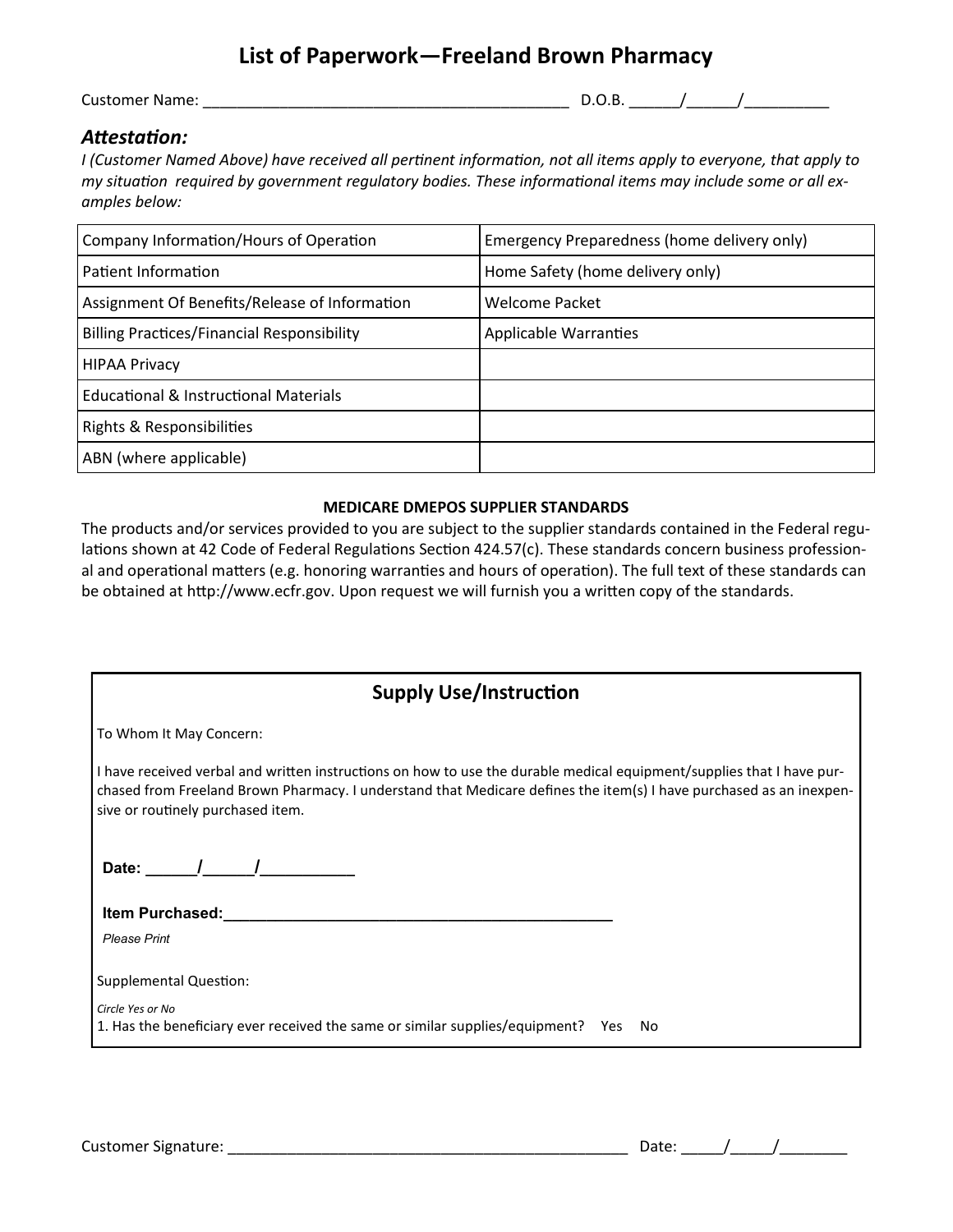## *Freeland Brown Pharmacy and Home Health Equipment*

*(LOCATED ON THE SOUTHWEST CORNER OF 41ST AND PEORIA AVE)* 4112 South Peoria Ave Tulsa, Oklahoma 74105

## **Hours of Operation**

*Pharmacy:* Monday - Friday 8:30am - 7:00pm Saturday 8:30am - 5:00pm

## *Home Medical Supplies:*

Monday - Friday 8:30am - 6:00pm Saturday 8:30am - 5:00pm

## *Medicare (Part B) Billing Office & DDSD Hours:*

Monday - Friday from 9am - 5pm

*Phone:* (918) 743-4491 || *Fax:* (918) 743-5432

*Departments:*

Pharmacy = #1

Home Medical Supplies = #2

Medical Supply Billing = #3

All Other Options = #4

# **PATIENT INFORMATION PACKET**

| Contents                                                                                                                                                                                                                                                                |                                                      |                            |  |
|-------------------------------------------------------------------------------------------------------------------------------------------------------------------------------------------------------------------------------------------------------------------------|------------------------------------------------------|----------------------------|--|
| Order Intake Information Form<br><b>HIPAA Information</b><br>Assignment Of Benefits/Release of Medical Information<br>Paperwork List/Equipment Instruction<br>Company Information/Hours of Operation<br><b>Patient Bill of Rights</b><br><b>Client Responsibilities</b> | Page<br>Page<br>Page<br>Page<br>Page<br>Page<br>Page | 2<br>2<br>3<br>4<br>5<br>6 |  |
| <b>Medicare Supplier Standards</b>                                                                                                                                                                                                                                      | Page                                                 |                            |  |

\*\*\*YOU MAY USE OUR **AFTER HOURS CALL LINE** FOR EQUIPMENT AND PHARMACY **may request on the from our state of go to ware stage of the stage of Supplier Standards' and Standards' and Standards' and Standards' and Standards' and Standards' and Standards' and Standards' and Standards' and Standar** CALL (918) 743-4491 AND FOLLOW THE PROMPTS.\*\*\*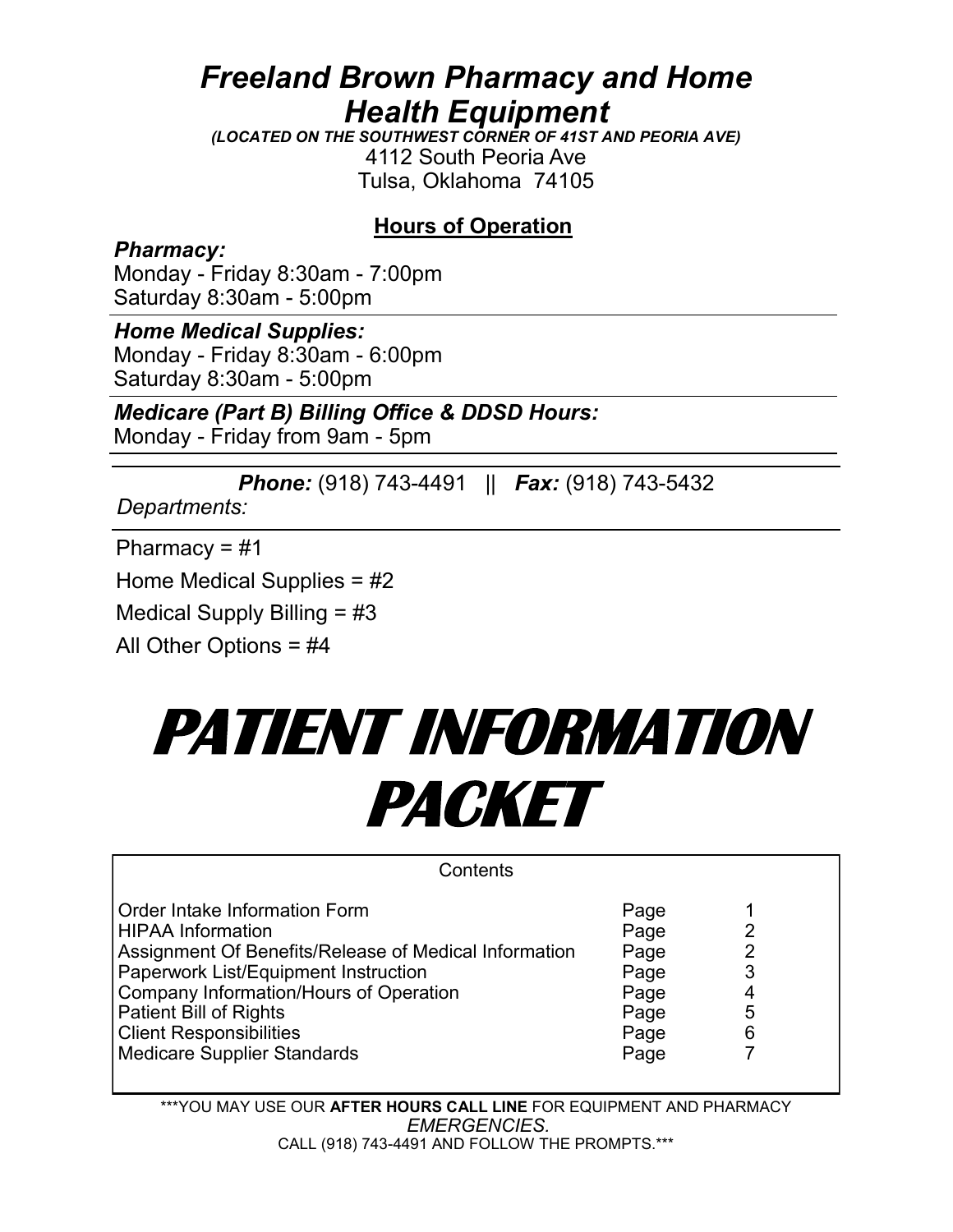### **BILL OF PATIENT RIGHTS AND RESPONSIBILITIES**

Freeland Brown Pharmacy supports the patient's bill of rights. You have the right to be notified in writing of your rights and obligations before treatment has begun. The patient's family or guardian may exercise the patient's rights when the patient has been judged incompetent, Freeland Brown Pharmacy has an obligation to protect and promote the rights of their patients, including the following rights:

#### Rights

As the patient/caregiver, you have the RIGHT to:

- Be treated with dignity and respect.
- Confidentiality of patient records and information pertaining to a patient's care.
- Be presented with information at admission in order to participate in and make decisions concerning your plan of care and treatment.
- Be notified in advance of the types of care, frequency of care, and the clinical specialty providing care.
- Be notified in advance of any change in your plan of care and treatment.
- Be provided equipment and service in a timely manner.
- Receive an itemized explanation of charges.
- Be informed of company ownership.
- Express grievance without fear of reprisal or discrimination.
- Receive respect for the treatment of one's property.
- Be informed of potential reimbursement for services under Medicare, Medicaid or other third party insurers based on the patient's condition and insurance eligibility (to the best of the company's knowledge)
- Be notified of potential financial responsibility for products or services not fully reimbursed by Medicare, Medicaid or other third party insurers (to the best of the company's knowledge)
- Be notified within 30 working days of any changes in charges for which you may be liable.
- Be admitted for service only if the company can provide safe, professional care at the scope and level of intensity needed, if Freeland Brown Pharmacy is unable to provide services then we will provide alternative resources.
- Purchase inexpensive or routinely purchased durable medical equipment.
- Have the manufacturer's warranty for equipment purchased from "Freeland Brown Pharmacy" honored.
- Receive essential information in a language or method of communication that you understand.
- Each Patient has a right to have his or her cultural, psychosocial, spiritual, and personal values, beliefs and preferences respected.
- Patients have the right to be free from mental, physical, sexual, and verbal abuse, neglect and exploitation.
- The patient has the right to access, request amendment to, and receive an accounting of disclosures regarding his or her health information as permitted under applicable law.
- The Patient has the right to refuse home equipment and care provided through Freeland Brown Pharmacy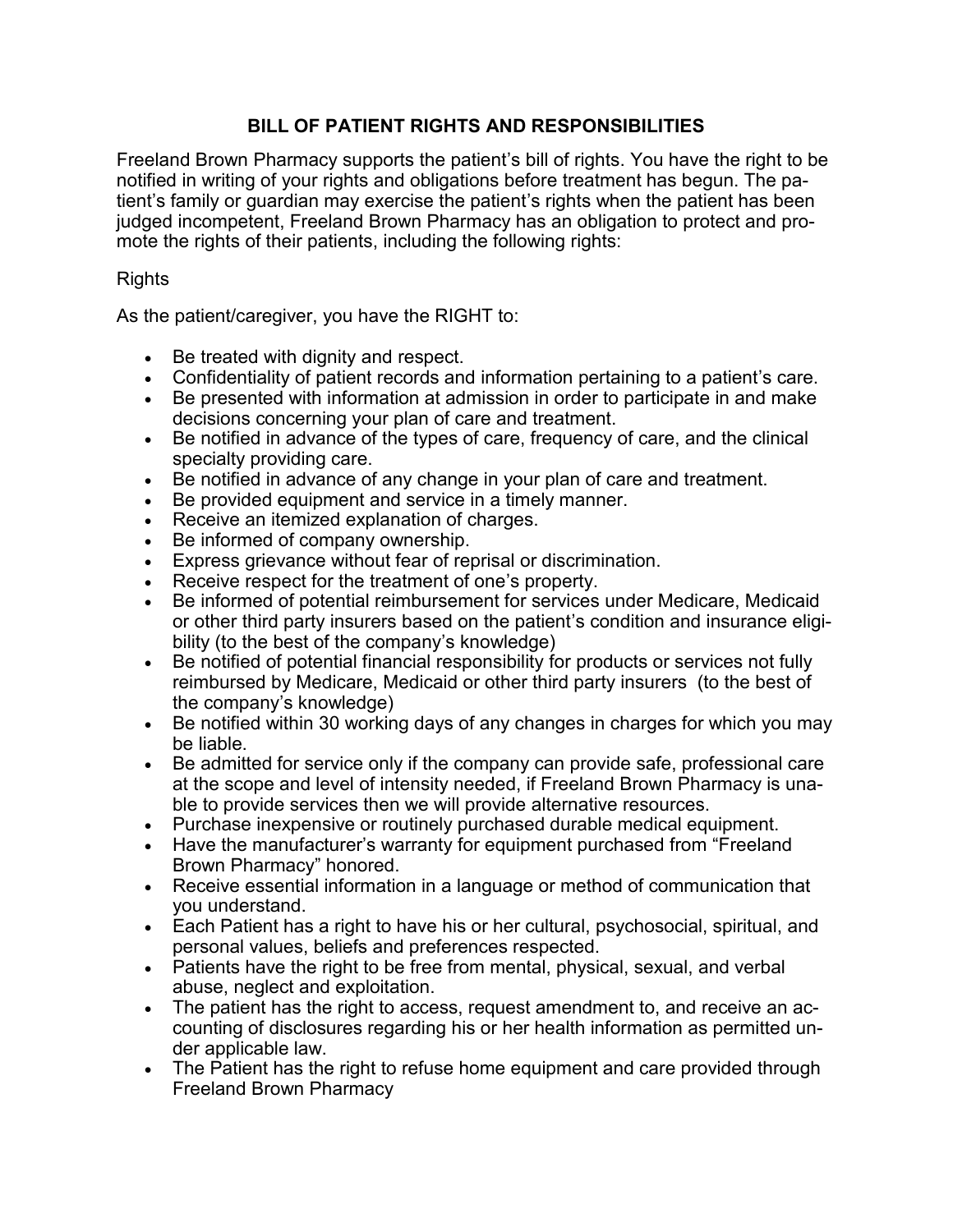## **Client Responsibilities:**

As the patient/caregiver, you are RESPONSIBLE for;

- Notifying the company of change of address, phone number, or insurance status.
- Notifying the company when service or equipment is no longer needed.
- Notifying the company in a timely manner if extra equipment or services will be needed.
- Participation as in the plan of care/treatment.
- Notify the company of any change in condition, physician orders, or physician.
- Notifying the company of an incident involving equipment.
- Meeting the financial obligations of your health care as promptly as possible.
- Providing accurate and complete information about present complaints, past illnesses, hospitalizations, medications, and other maters pertinent to your health.
- Your actions if you do not follow the plan of care/treatment.

## **Our Rights:**

As your pharmacy of choice we have the right to:

- Terminate services to anyone who knowingly furnishes incorrect information to our pharmacy to secure medication or durable medical equipment.
- To refuse services to anyone who enters our pharmacy and is verbally abusive, threatening, intoxicated by alcohol, drugs and/or chemical substances and could potentially endanger our staff and patients.

## **Patient Information:**

- **After Hours Services:** The after hours phone number is 918-743-4491. You may leave a message after normal business hours for prescription and/or durable medical needs.
- **Complaint Procedure:** You have the right and responsibility to express concerns, dissatisfaction or make complaints about services you do or do not receive without fear of reprisal, discrimination or unreasonable interruption of services. The telephone number is 918-743-4491; when you call ask to speak with the Pharmacy Manager.
- **Freeland Brown Pharmacy has a formal grievance procedure** that ensures that your concerns will be reviewed and an investigation started within 48 hours. Every attempt shall be made to resolve all grievances within 14 days. You will be informed in writing of the resolution of the complaint/grievance.
- **The toll-free number for Medicare** to file a complaint/or to speak with customer service is 1-800-MEDICARE or 1-800-633-4227.